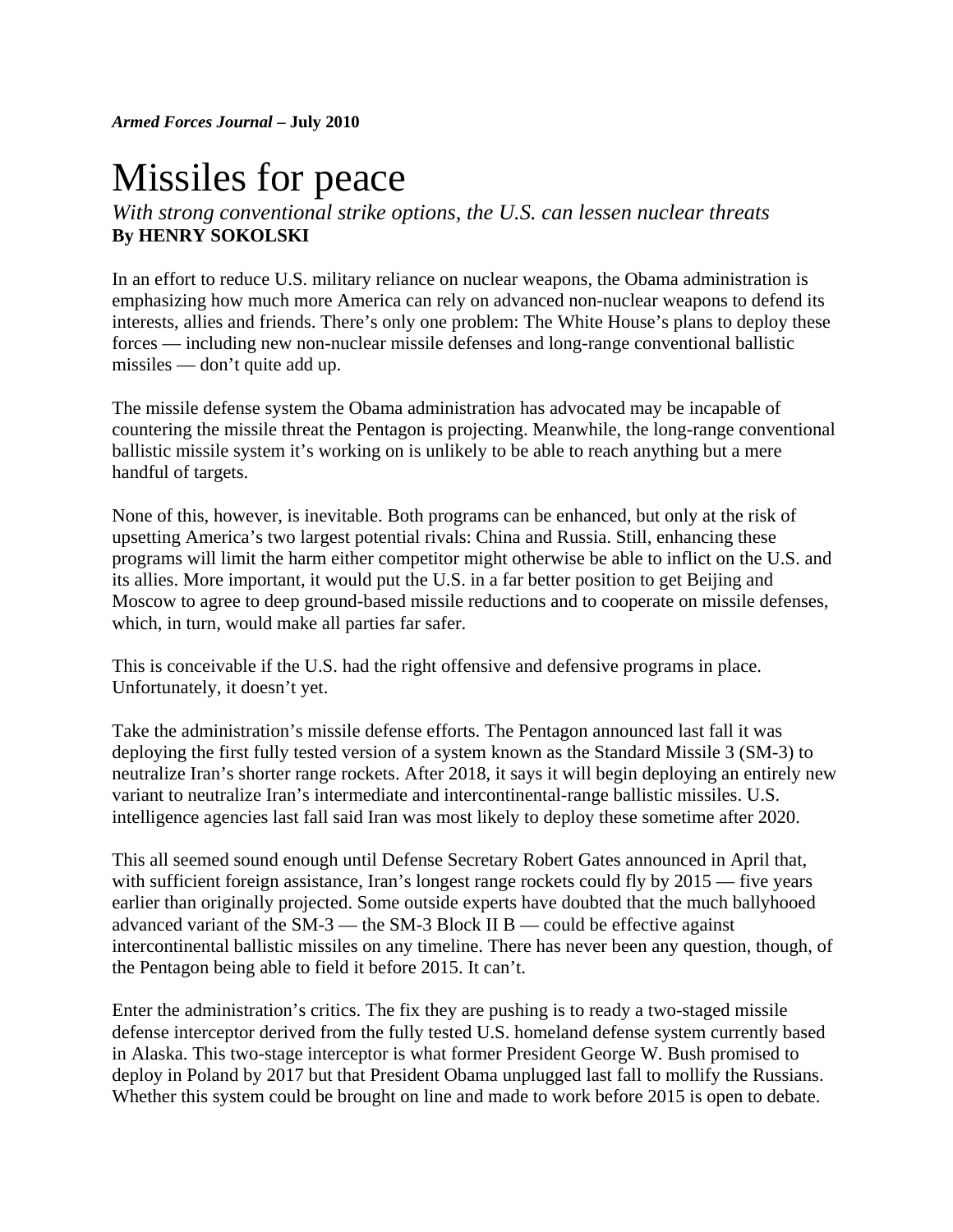Moscow, however, fears this system will be all too effective. It worries that it might be upgraded to intercept Russian missiles aimed at NATO and the U.S. As extra insurance against this prospect or the possibility of the most robust SM-3 systems being deployed, Russia included language in the New Strategic Arms Reduction Treaty (START) linking missile defense limits to limits on offensive missiles. Russia's foreign minister insists the New START language gives Russia the right to leave the treaty if the U.S. increases its missile defense capabilities significantly.

When it seemed clear that Washington would not need to upgrade the current missile defense system extensively until after the New START agreement expires in 2020, Moscow's rhetorical foot-stamping on the link between START and missile defenses was easy to dismiss. Now, if the Iranians field missiles by 2015 that could reach America, Moscow's threat to leave the treaty would have to be taken more seriously.

In this case, the U.S. would face two disagreeable choices. The U.S. has 30 ground-based missile defense interceptor launchers based in America that can knock down a maximum of 15 incoming missiles (assuming two interceptor shots per attacking missile). It is unclear how well this system would work, however, without any ability to target offensive missiles well before they reach the U.S. (i.e., in midcourse). The SM-3 Block II B is supposed to afford this capability as was the two-stage interceptor system that Bush promised Poland. Pushing these programs for deployment before 2020, though, would risk upsetting Moscow, which might react by withdrawing from the New START agreement and by fielding more ballistic missile warheads to penetrate U.S. defenses.

The other option would be to hope for the best, blink and hold off deploying any midcourse defense capabilities until 2020. A third option — and what the White House now hopes it can pull off — is to get Moscow to agree well before 2015 to deeper nuclear ballistic missile and tactical nuclear weapons cuts and to cooperate with the U.S. in deploying effective missile defenses against Iran. How willing Moscow might be to reach such an agreement though, given its long list of military grievances against NATO, is unclear.

## THE CHINESE THREAT

Meanwhile, there is another ballistic missile threat on the horizon — that of highly precise, ground-based Chinese intermediate-range, conventionally armed missiles. This threat is one that the U.S. will need to address no matter what it is able to negotiate with Moscow. Now under development, these Chinese medium-range missiles threaten to target U.S. aircraft carrier task forces operating in the Pacific, the Indian Ocean and the Persian Gulf. The current generation of Chinese missiles already can strike many of our fixed bases and those of our allies and friends in these regions (e.g., Taiwan, Okinawa and Guam).

This missile threat set helps explain why the U.S. Navy is so gung-ho on hosting missile defenses on its Aegis cruisers. The Navy, though, is under no illusion: The Chinese could deploy far more missiles than the U.S. or its allies have missile defenses. Certainly, in the near-term, it will be far cheaper and easier for the Chinese to produce more offensive ground-based missiles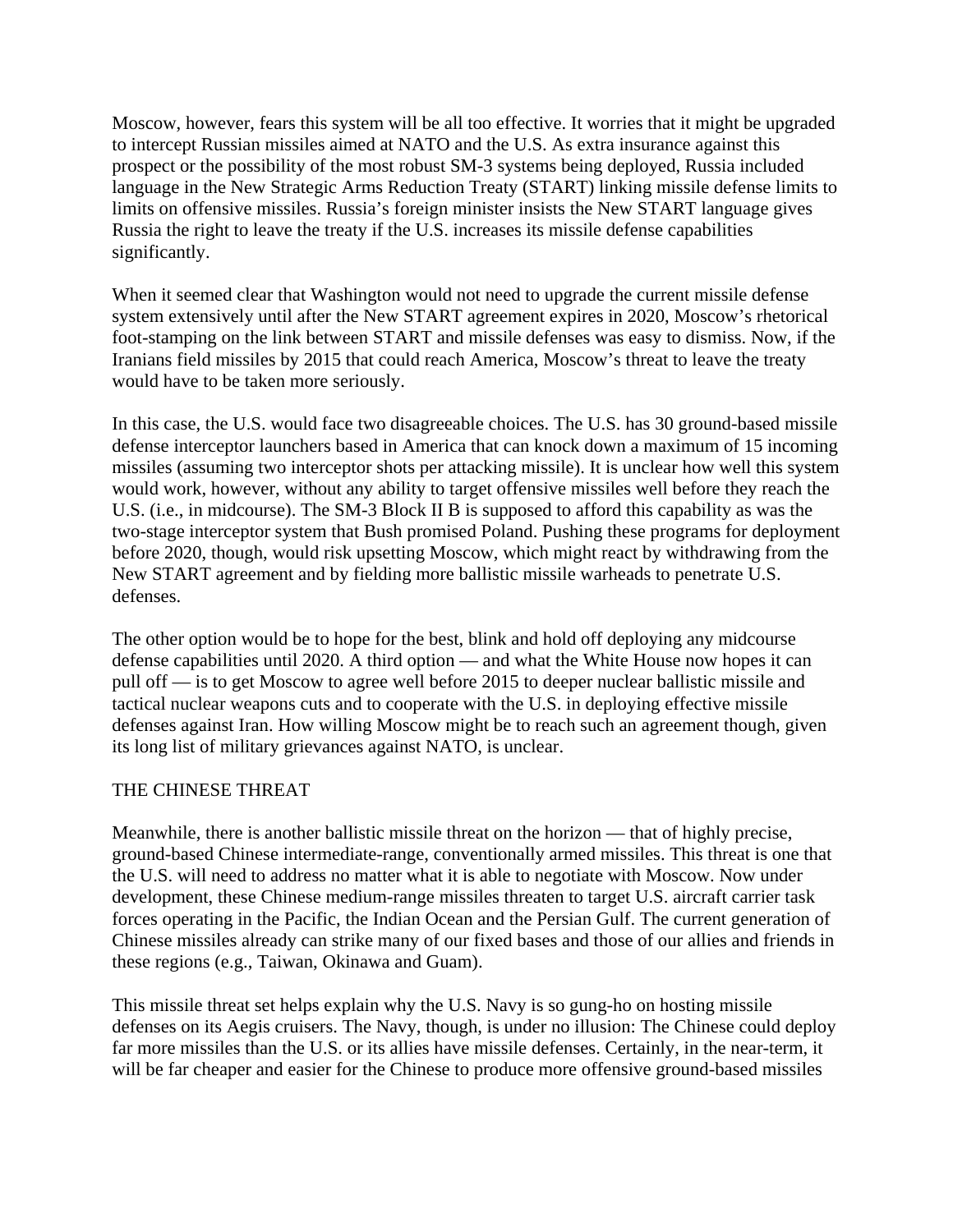and the Russians to put more nuclear warheads on their large, ground-based ballistic missiles than it will be for the U.S. to keep building missile defenses to knock them down.

With the production of enough SM-3 interceptors (i.e., thousands), the costs of our missile defenses could drop below that of offensive missile systems, but this would require a good number of America's allies buying large numbers of SM-3 systems. Alternatively, some technical breakthroughs might be made that would enable much smaller, drone-delivered, boostphase interceptor systems to knock rockets out before they left the atmosphere. In either case, this will take time.

Bottom line: Unless the U.S. can give Iran, China and Russia a clear military incentive now to stop building and relying so heavily on offensive ground-launched missiles for their security, Washington risks falling behind a large strategic eight ball. An additional given is that Washington will have to deploy more advanced missile defenses to deal with increasing numbers of ground-based Chinese conventional long-range missiles and Russian nuclear ballistic warheads. With the Chinese land-based conventional missile threat, this is so even if Obama somehow eliminated all nuclear weapons. Given the current costs of missile defenses, trying to pressure China and Russia not to build up their land-based missile capabilities by simply threatening them with a major U.S. missile defense effort alone, though, is as unlikely to work as it did against the Soviet Union in the 1980s. Something else will be needed.

## LONG-RANGE STRIKE

One idea is to develop our own fleet of fast-flying, conventional, medium- and long-range strike weapons to put Russia's and China's growing land-based nuclear and conventional missile fleets at risk. A clear incentive to do so is that the Russians and Chinese are worried that the U.S. might do so. Here, they have cause: China and Russia are investing in long-range missiles to threaten U.S. and allied targets. Moscow and Beijing are fearful that if the U.S. deployed a fleet of accurate, land-based fast-flying, conventional missiles of its own, Washington could threaten a vast number of key Chinese and Russian fixed military command and support targets. Worse, they fear the U.S. might even be able to threaten their ground-based missile forces from their garrisons over key fixed Chinese and Russian transit choke points — i.e., select mobile missile rail lines and assigned mobile missile roads, bridges and tunnels.

Could the U.S. develop such a weapon system? It nearly did. In the second term of the Bush administration, the Pentagon developed and tested a conventional front end employing metal rods ("Rods from God") that could be mounted on existing U.S. land-based ballistic missiles or on submarine-based ballistic missiles. In 2005, the Pentagon's Defense Science Board determined that highly precise, non-nuclear front ends could be substituted for the nuclear warheads on 50 existing land-based U.S. nuclear-armed rockets for about \$900 million dollars. The board determined that retrofitting these front ends could be completed in a matter of months.

What makes this earlier non-nuclear ballistic missile proposal intriguing is that the Obama administration is now sold on the general concept. Earlier this year, Vice President Joe Biden announced the administration's support for a conventional long-range offensive weapon called Prompt Global Strike. This program has several systems under development, but the most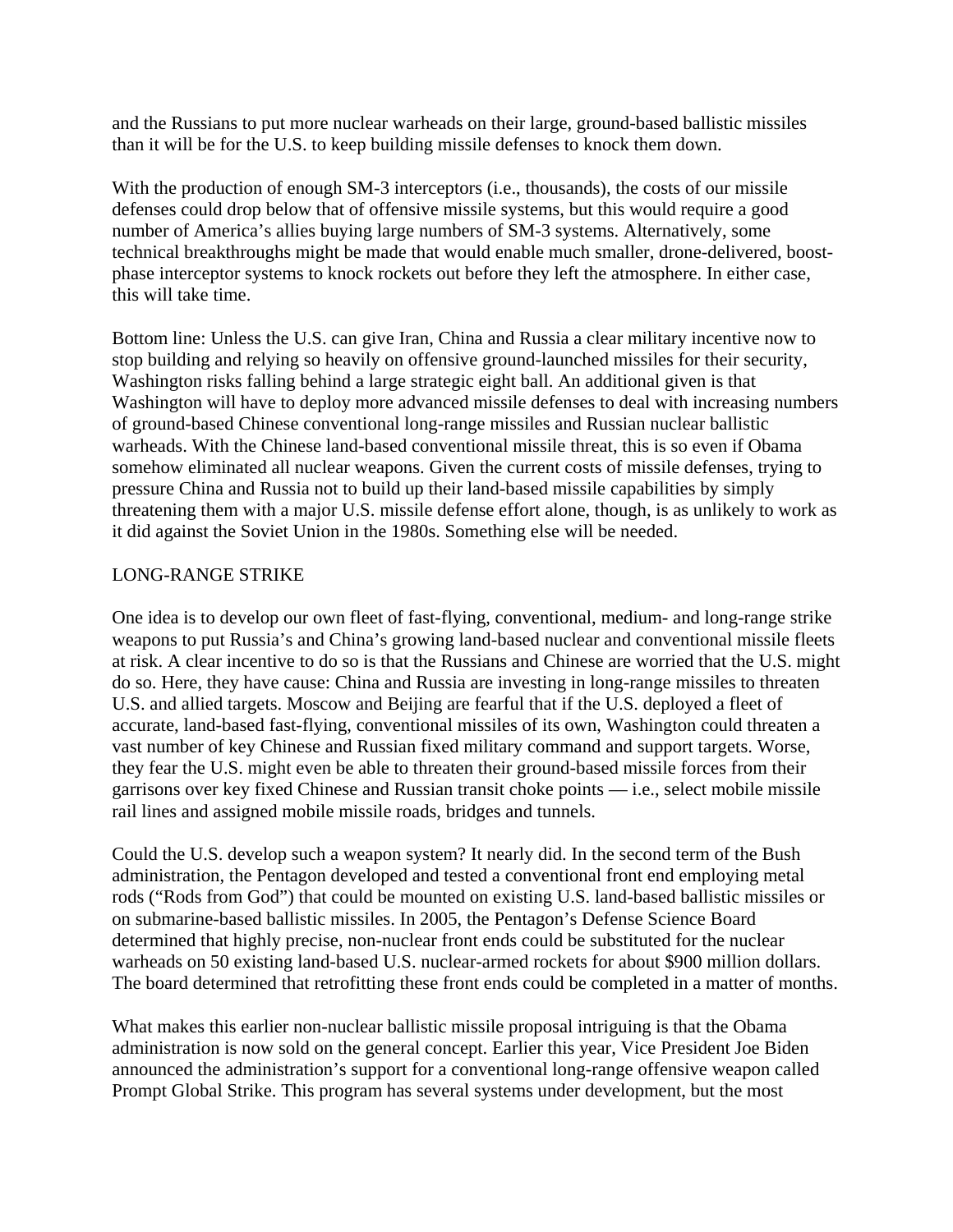prominent one relies on an exotic, yet-to-be-proven, hypersonic boost glide delivery system kludged on to a long-range ballistic missile. As a result, it's very expensive and technologically risky: The first test flight of the system April 22 ended in failure. Current plans are to deploy only one launcher with one to two missiles for possible reload, but development could take years.

Why is the administration pushing such dicey, sophisticated technology? The short answer is arms control. The proposed Prompt Global Strike system is not truly a ballistic missile. More than half of its flight trajectory varies much like that of a plane. This, White House officials note, is its key advantage: Because it does not fit the New START agreement's definition for a strategic ballistic missile, it would not be counted against the treaty's ballistic missile limits. This argument, though, hardly makes sense. For starters, it's got to be far cheaper and quicker to go with existing technology, convert deployed U.S. nuclear rockets, and make them conventional rather than try to crash-develop a hypersonic boost glide vehicle front end. Second, given that the Obama administration is currently interested in deploying only a few of these systems, it hardly matters whether it is counted against START limits or not.

Finally, if the Pentagon is worried about keeping U.S. nuclear warhead deployment numbers up, it could do this simply by taking whatever nuclear warheads it might remove from existing landbased rockets and uploading them on slower flying, recallable strategic bombers. Under the New START agreement, nuclear-capable bombers are counted as one nuclear warhead even if they carry a large number of bombs.

Congressional skeptics and arms control critics, of course, have long worried that the Russians and Chinese might misread any U.S. launch of a conventional ballistic missile as a nuclear strike and react with nuclear rocket strikes of their own. This fear, however, seems misplaced. First, it has to be more destabilizing to continue to threaten China and Russia with nuclear strikes from quick-reaction missiles based in relatively vulnerable fixed silos in the U.S. Midwest than basing more of our nuclear weapons on slower flying recallable nuclear-capable bombers.

Finally, Russian or Chinese apprehensions about whether proposed U.S. conventional rockets were actually nuclear can be addressed directly: Simply allow Chinese and Russian inspectors access to U.S. dedicated conventional ballistic-missile bases, give them a chance to send the coordinates of the bases to their militaries, and let them stay on base if they want.

## THE X-37B OPTION

In addition to this conventional ballistic-missile scheme, there is another non-nuclear, long-range, quick-strike option that could be pursued. On April 23, the U.S. Air Force successfully launched an experimental unmanned robotic space plane known as the X-37B. Now orbiting earth, it can stay aloft for up to nine months and land anywhere it is directed. The Air Force says it was designed to "ensure that our war fighters will be provided the capabilities they need." It could conceivably serve as a quick-alert space surveillance system, an anti-satellite weapon or a space bomber. Some aerospace experts speculate the U.S. might fly 10 or more of these systems in space at any one time to accomplish any or all of these missions.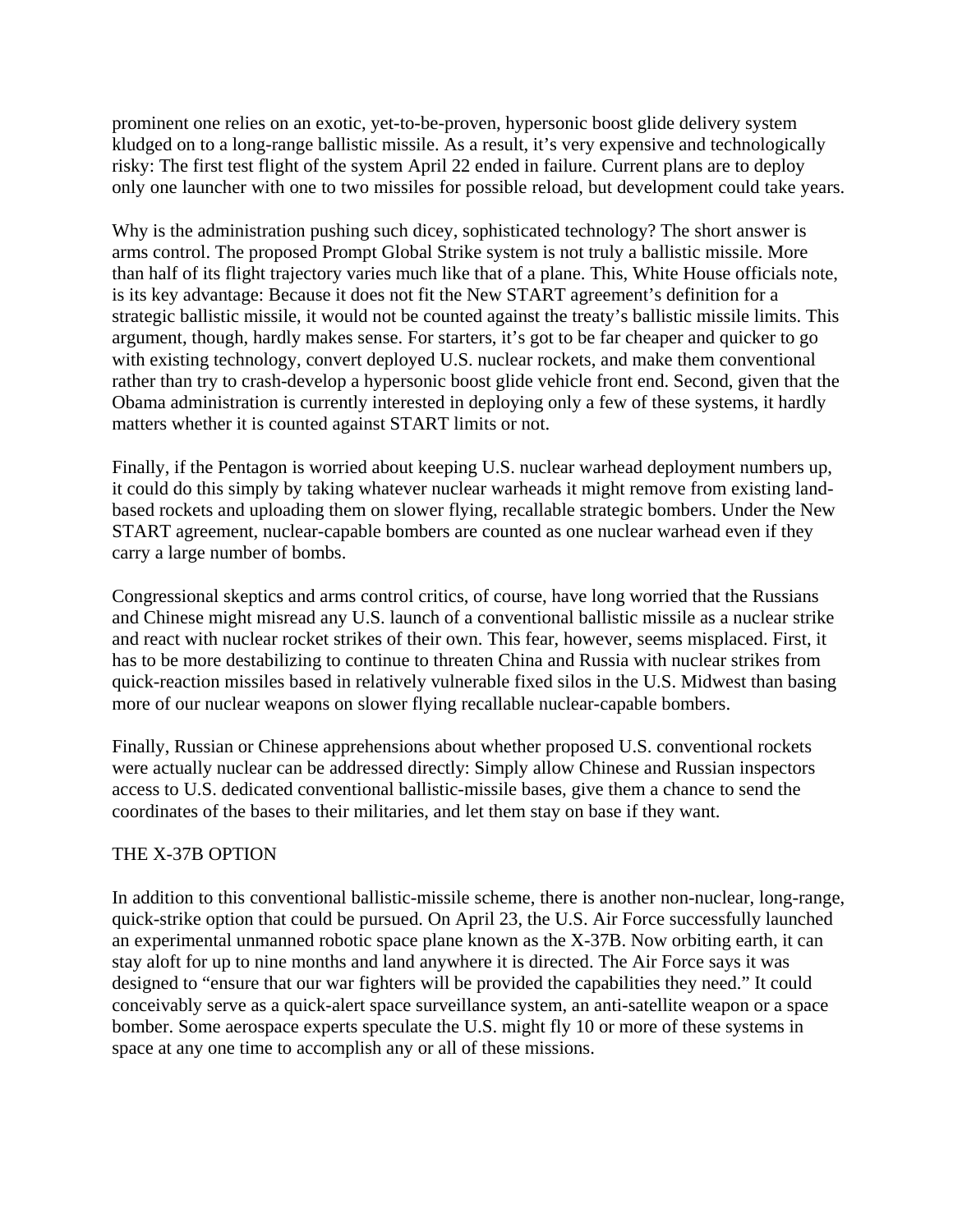Finally, the U.S. could augment its efforts to develop medium-range ballistic and cruise missiles that could be launched off ships and planes. It could even hint that it might take up Russia's recent dare to back out of the 1987 Intermediate Nuclear Forces (INF) agreement, which banned all U.S. and Russian ground-launched missiles with ranges between 500 and 5,500 kilometers by threatening to do likewise.

Of course, if the U.S. were to consolidate the conventional ground-launched strike systems described and the target-acquisition system they require as part of a long-term U.S. conventional deterrence initiative, it would hardly sit well with Russian or Chinese officials. On the other hand, key U.S. and allied targets are themselves increasingly vulnerable to a first strike from nonnuclear ground-launched missiles. As such, the U.S. is obliged to do what it can to neutralize these threats.

None of this is at odds with taking a more cooperative approach. If the U.S. made it clear that it was going to deploy both enhanced non-nuclear offensive and defensive missile systems, it would be certain to get the attention of Moscow and Beijing. Washington might explain that the U.S. would prefer to place steep limits on the deployment of medium- and long-range, groundlaunched missiles — whether they are nuclear or non-nuclear. This would approximate the twotrack diplomatic approach that proved successful in the 1980s when the U.S. deployed intermediate nuclear missiles while negotiating for their reduction. The result was the first elimination of an entire class of ground-launched nuclear missile systems under the INF Treaty.

The logical place to begin in this endeavor would be to propose updating and globalizing the INF understanding by making its limits a bit more precise. One could do this by using the missile range-payload limits of the Missile Technology Control Regime (MTCR), which limits the export of missiles and related technology for systems capable of delivering 500 kilograms (the weight of a crude first-generation nuclear weapon) more than 300 kilometers. The advantages of updating INF and other proposed missile caps using range-payload limits are several. First, Russia and the U.S. have already given up all ground-based missiles more than 500 kilometers in range. Second, updating this agreement to factor in MTCR limits and extending it to other key nations, such as China, India, Pakistan and beyond, is an endeavor Moscow and Washington could readily cooperate on to their mutual advantage. Third, it would constructively integrate efforts to prevent the further spread of nuclear-capable missile technology to additional states with efforts to eliminate ground-launched versions where they are currently deployed.

Also, progress on expanding such missile limits could make cooperation on a number of fronts much easier. For starters, the major powers could focus on defending against much smaller ground-based missile fleets owned by much smaller states. Against these less-robust missile forces, the U.S., Russia, China, India and others could cooperate in deploying missile defenses that would give smaller states a clear disincentive to rely heavily on large ground-based missiles to provide for their security. Finally, with deep ballistic missile cuts, space cooperation, which might otherwise be off limits for fear of indirectly lending assistance to Russian or Chinese military ballistic-missile programs, would be much easier to conduct.

This alternative world would approximate what President Ronald Reagan hoped for through realization of his other disarmament dream, which was to rid the world of nuclear-capable